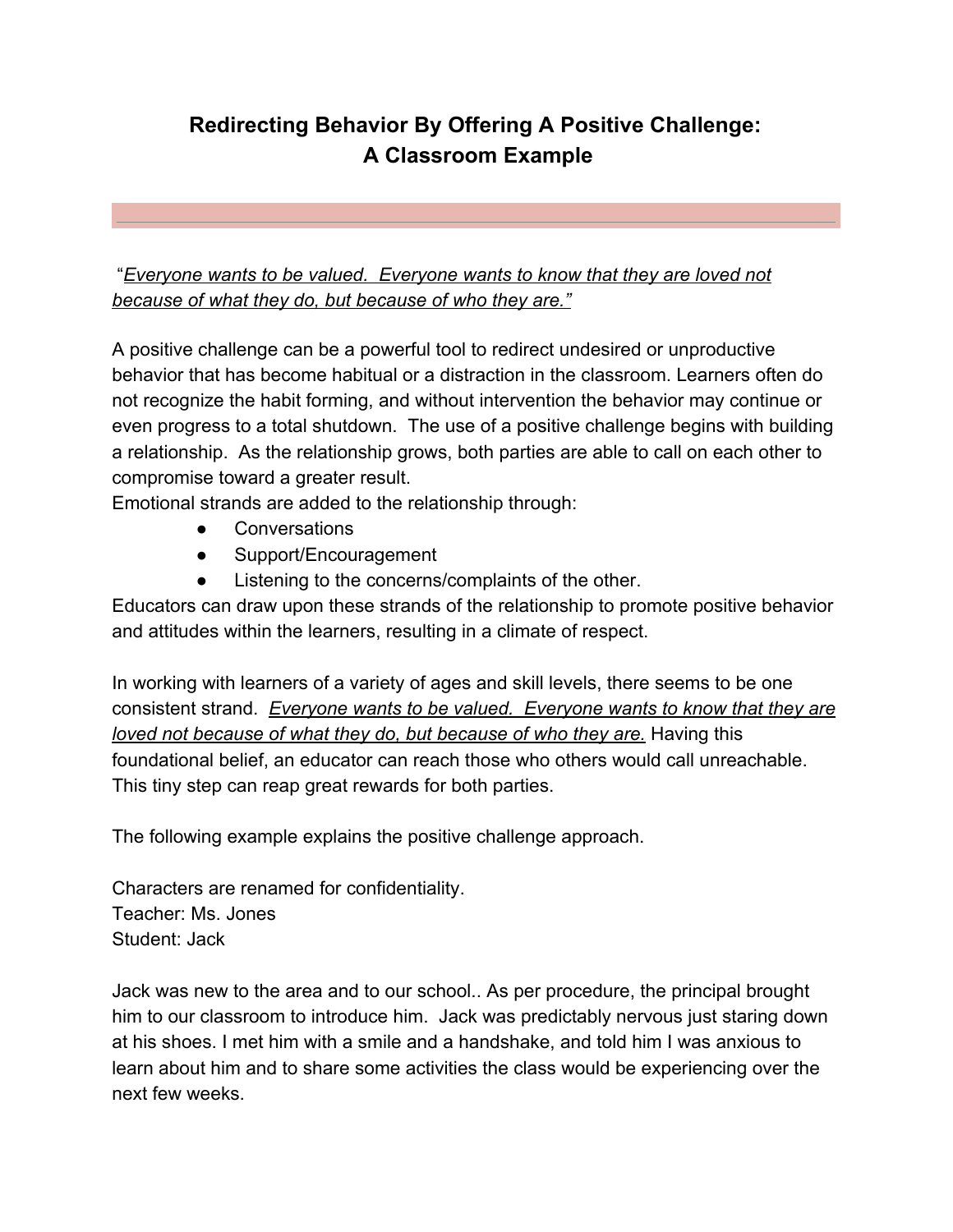Our class attendant took over, also welcoming Jack with a smile and a handshake, and showed him where to sit. Our procedure for the class attendant was to see to the needs of our new member for the first day. They would sit together at lunch and the attendant would be available to introduce Jack to each new teacher and classroom during class changes. Providing emotional support was felt to be critical in creating an initial strong relationship. We wanted him to know,"You can depend on us!"

Jack began to relax as we followed the 8 Expectations for Living and recited our class creed (Fresh Start Creed) daily. I intentionally passed by Jack's desk often, touching its corner, and making eye contact with him. I reminded him we were glad he chose to join our class and knew he would be a great asset to our team!

One day as I passed his desk, he looked me in the eye and said, "Ms. Jones, I think I can make this a good year!" I smiled and replied, "Jack, I believe you can." I wanted to shout, "YES!!!" but with difficulty maintained my professional composure.

Jack was an intelligent but shy young man. He was becoming more social but still quiet and reluctant to push himself academically. He usually completed a portion of his work, and then left the remainder unfinished. After a few days, I approached his desk when I noticed he had stopped working on a math assignment and mentioned the class had 15 minutes left to work on this assignment. I asked the question, "How many problems have you completed?

He stated, "I finished 4."

Then I initiated a challenge. "Jack, you completed 4 problems in 8 minutes." That's a good pace. How many problems could you do in 5 minutes?"

He smiled and said, "I think I could do 2 or 3."

"That's great, Jack! I be back in 5 minutes!" I replied.

At the end of 5 minutes I passed his desk and asked, "Well, how did it go?"

Jack smiled and said, "I finished 5 more!"

We had a silent party with lots of smiles! In the following days Jack was able to raise his grade to a C and had a great start, making the Teacher's Honor Roll (for B's or